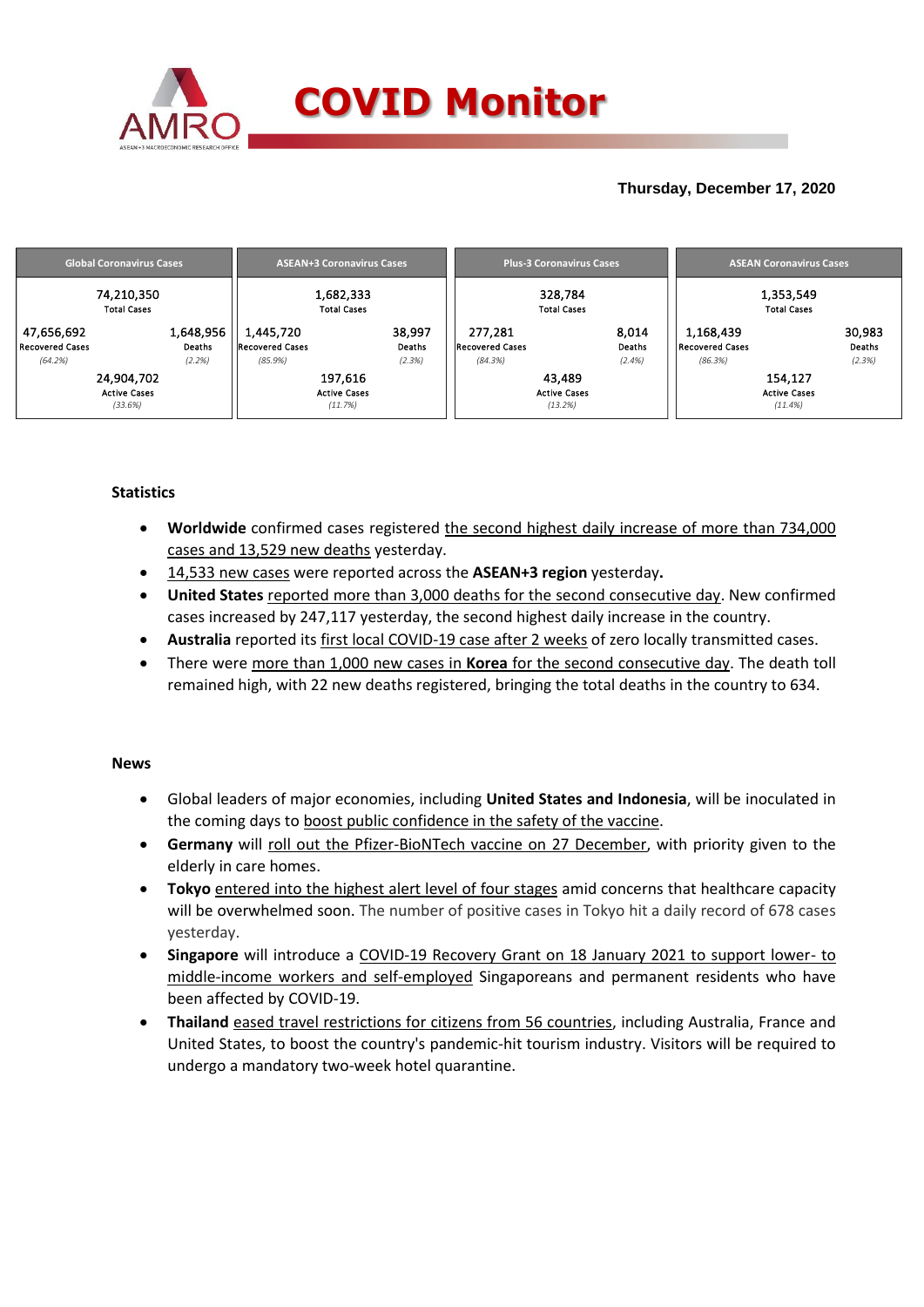

#### Overview of Confirmed COVID-19 Cases

| ∆% New<br><b>Total</b><br><b>Total</b><br>Cases per 1M<br><b>New Cases per</b><br><b>New Cases</b><br><b>Total</b><br><b>New</b><br><b>New</b><br><b>Fatality</b><br>Recovery<br><b>∆New Cases</b><br>Economy<br>Cases<br>Population<br>1M Pop.<br>$(7$ -day avg $)^1$<br>Cases<br><b>Deaths</b><br><b>Deaths</b><br><b>Rate (%)</b><br>Cases<br><b>Recovered</b><br><b>Rate (%)</b> | <b>Resolved cases</b><br>Active<br>$(96)^2$<br>Cases |
|--------------------------------------------------------------------------------------------------------------------------------------------------------------------------------------------------------------------------------------------------------------------------------------------------------------------------------------------------------------------------------------|------------------------------------------------------|
| 74,210,350<br>734,370<br>108,890<br>$1.0\,$<br>1,648,956<br>13,529<br>2.2<br>47,656,692<br>Global                                                                                                                                                                                                                                                                                    | 24,904,702<br>64.2<br>66.4                           |
| ASEAN+3<br>1,682,333<br>717<br>0.9<br>38,997<br>2.3<br>14,533<br>256<br>1,445,720                                                                                                                                                                                                                                                                                                    | 197,616<br>85.9<br>66.4                              |
| 470<br>Plus-3<br>328,784<br>4,099<br>1.3<br>64<br>2.4<br>277,281<br>8,014                                                                                                                                                                                                                                                                                                            | 84.3<br>43,489<br>88.3                               |
| 0.8<br><b>ASEAN</b><br>1,353,549<br>10,434<br>247<br>30,983<br>192<br>2.3<br>1,168,439                                                                                                                                                                                                                                                                                               | 86.3<br>154,127<br>87.6                              |
|                                                                                                                                                                                                                                                                                                                                                                                      |                                                      |
| $-5$<br>62<br>$\overline{7}$<br>0.0<br>$\mathbf 0$<br>China<br>86,777<br>0.0<br>4,634<br>5.3<br>81,841                                                                                                                                                                                                                                                                               | 302<br>99.7<br>94.3                                  |
| 82<br>$-16$<br>7,803<br>10.7<br>123<br>0<br>1,022<br>1.1<br>1.6<br>6,439<br>Hong Kong, China                                                                                                                                                                                                                                                                                         | 1,241<br>82.5<br>84.1                                |
| 23.8<br>558<br>187,751<br>1,493<br>2,999<br>1.6<br>2,623<br>42<br>155,391<br>1.4<br>Japan                                                                                                                                                                                                                                                                                            | 29,737<br>82.8<br>84.2                               |
| 46,453<br>892<br>19.4<br>$-67$<br>2.2<br>634<br>22<br>1,011<br>1.4<br>33,610<br>Korea                                                                                                                                                                                                                                                                                                | 12,209<br>73.7<br>72.4                               |
|                                                                                                                                                                                                                                                                                                                                                                                      |                                                      |
| 24.9<br>605<br>137<br>636,154<br>2,357<br>6,725<br>1.1<br>19,248<br>3.0<br>521,984<br>Indonesia                                                                                                                                                                                                                                                                                      | 94,922<br>85.1<br>82.1                               |
| 87,913<br>1,295<br>39.0<br>$-477$<br>1.5<br>429<br>0.5<br>72,733<br>Malaysia<br>2,646<br>$\overline{7}$                                                                                                                                                                                                                                                                              | 14,751<br>82.7<br>83.2                               |
| 43<br>21<br>452,988<br>4,117<br>1,149<br>10.4<br>0.3<br>8,833<br>419,282<br>Philippines<br>1.9                                                                                                                                                                                                                                                                                       | 24,873<br>92.6<br>94.5                               |
| 2.1<br>$-4$<br>0.0<br>29<br>0<br>0.0<br>58,238<br>58,353<br>10,234<br>12<br>Singapore                                                                                                                                                                                                                                                                                                | 99.9<br>86<br>99.8                                   |
| 0.3<br>63<br>20<br>0.5<br>60<br>Thailand<br>4,281<br>5<br>0<br>1.4<br>3,989                                                                                                                                                                                                                                                                                                          | 232<br>93.2<br>94.6                                  |
| 152<br>337<br>0.0<br>0.0<br><b>Brunei Darussalam</b><br>0<br>$\mathbf 0$<br>$\overline{3}$<br>0<br>2.0<br>148                                                                                                                                                                                                                                                                        | 97.4<br>99.3<br>$\mathbf{1}$                         |
| Cambodia<br>362<br>22<br>$\mathbf 0$<br>0.0<br>$\mathbf 0$<br>0.0<br>$\mathbf 0$<br>$\mathbf 0$<br>0.0<br>324                                                                                                                                                                                                                                                                        | 38<br>89.5<br>89.5                                   |
| $6\phantom{1}$<br>41<br>0.0<br>$\Omega$<br>$\mathbf 0$<br>$\Omega$<br>0                                                                                                                                                                                                                                                                                                              | 5                                                    |
| Lao PDR<br>0.0<br>0.0<br>36                                                                                                                                                                                                                                                                                                                                                          | 87.8<br>87.8                                         |
| 78<br>111,900<br>2,096<br>1,233<br>23.1<br>2346<br>27<br>2.1<br>90453<br>Myanmar<br>1.1<br>15<br>$-3$<br>2.5<br>1,405<br>$\mathbf 0$<br>0.0<br>0.0<br>35<br>0<br>1,252                                                                                                                                                                                                               | 80.8<br>19,101<br>82.9<br>89.1<br>118<br>91.6        |
| Vietnam                                                                                                                                                                                                                                                                                                                                                                              |                                                      |
| 1,425<br>615,058<br>53,404<br>3,636<br>315.7<br>0.6<br>18,278<br>100<br>3.0<br>Belgium<br>$\overline{a}$                                                                                                                                                                                                                                                                             | $\overline{a}$                                       |
| 办<br>6,436<br>2,407,983<br>37,049<br>17,564<br>270.2<br>0.7<br>59,001<br>289<br>2.5<br>France                                                                                                                                                                                                                                                                                        | ÷,                                                   |
| 1,423,830<br>32,744<br>$-1,081$<br>2.4<br>24,273<br>729<br>1.7<br>1,056,477<br>17,159<br>394.6<br>Germany                                                                                                                                                                                                                                                                            | 74.2<br>343,080<br>75.9                              |
| 1,888,144<br>17,568<br>291.7<br>2,729<br>0.9<br>66,537<br>3.5<br>1,175,901<br>31,347<br>680<br>Italy                                                                                                                                                                                                                                                                                 | 645,706<br>65.8<br>62.3                              |
| 650,072<br>652.2<br>$-5,586$<br>Netherlands<br>37,618<br>1.8<br>10,333<br>79<br>1.6<br>11,271<br>Ĭ.                                                                                                                                                                                                                                                                                  | $\sim$<br>$\overline{\phantom{a}}$                   |
| 750<br>1,773,290<br>37,837<br>11,078<br>236.4<br>0.6<br>48,596<br>195<br>2.7<br>150,376<br>Spain                                                                                                                                                                                                                                                                                     | 8.5<br>97.0<br>53,521                                |
| 1,354<br>394,453<br>5,625<br>650.5<br>6,379<br>113<br>1.6<br>311,500<br>Switzerland<br>45,617<br>1.4                                                                                                                                                                                                                                                                                 | 79.0<br>76,574<br>80.6                               |
| 1,530<br>United Kingdom<br>1,918,736<br>28,529<br>25,300<br>376.2<br>1.3<br>65,618<br>612<br>3.4                                                                                                                                                                                                                                                                                     | $\sim$<br>$\sim$                                     |
|                                                                                                                                                                                                                                                                                                                                                                                      |                                                      |
| 70,574<br>333.9<br>27,685<br>$1.0$<br>Brazil<br>7,040,608<br>33,308<br>183,735<br>936<br>2.6<br>6,239,192                                                                                                                                                                                                                                                                            | 91.2<br>88.6<br>617,681                              |
| 485,576<br>6,512<br>172.2<br>268<br>13,815<br>130<br>397,217<br>Canada<br>12,841<br>1.4<br>2.8                                                                                                                                                                                                                                                                                       | 74,544<br>84.6<br>81.8                               |
| 1,517,046<br>33,304<br>6,843<br>150.2<br>$-138$<br>0.5<br>41,365<br>2.7<br>1,347,914<br>Argentina<br>161                                                                                                                                                                                                                                                                             | 88.9<br>127,767<br>91.6                              |
| $-931$<br>945,673<br>1,277,499<br>10,297<br>81.0<br>0.8<br>115,769<br>670<br>9.1<br>Mexico<br>10,052                                                                                                                                                                                                                                                                                 | 74.0<br>216,057<br>83.1                              |
| 0.0<br>Peru<br>986,130<br>30,043<br>$\mathsf 0$<br>$-1,157$<br>0.0<br>36,754<br>0<br>3.7<br>924,120                                                                                                                                                                                                                                                                                  | 25,256<br>97.4<br>93.7                               |
| 746.5<br>49,294<br><b>United States</b><br>51,023<br>247,117<br>1.5<br>3,638<br>1.8<br>16,891,385<br>305,973<br>6,399,531                                                                                                                                                                                                                                                            | 39.7<br>37.9<br>10,185,881                           |
|                                                                                                                                                                                                                                                                                                                                                                                      |                                                      |
| 28,072<br>1,081<br>0.5<br>0.0<br>908<br>Australia<br>12<br>$\mathbf 0$<br>$\mathbf 0$<br>3.2<br>25,696                                                                                                                                                                                                                                                                               | 94.8<br>91.5<br>1,468                                |
| $-2,372$<br>9,956,557<br>24,010<br>17.5<br>144,451<br>355<br>1.5<br>9,489,740<br>India<br>7,270<br>0.2                                                                                                                                                                                                                                                                               | 95.3<br>322,366<br>96.8                              |
| 1,131,077<br>7,603<br>90.4<br>$-101$<br>0.7<br>52,883<br>213<br>844,430<br>13,441<br>4.7<br>Iran                                                                                                                                                                                                                                                                                     | 233,764<br>79.3<br>74.7                              |
| 2,708,940<br>177.8<br>$-191$<br>$1.0$<br>584<br>1.8<br>2,155,842<br>Russia<br>18,476<br>26,074<br>47,994                                                                                                                                                                                                                                                                             | 505,104<br>81.4<br>79.6                              |
| 5.2<br>38<br>0.0<br>1.7<br>Saudi Arabia<br>360,335<br>180<br>6,080<br>11<br>351,192<br>10,365                                                                                                                                                                                                                                                                                        | 3,063<br>99.1<br>97.5                                |
| 2,456<br>883,687<br>14,797<br>10,008<br>167.6<br>1.1<br>23,827<br>166<br>2.7<br>774,585<br>South Africa                                                                                                                                                                                                                                                                              | 87.7<br>85,275<br>90.4                               |

Source: Haver Analytics, sourced from Johns Hopkins University; AMRO staff calculations.<br>Notes: New cases since previous day. ∆% refers to percentage change since previous day. Fatality rate measured as deaths per confirme

Data as of 16/12/2020